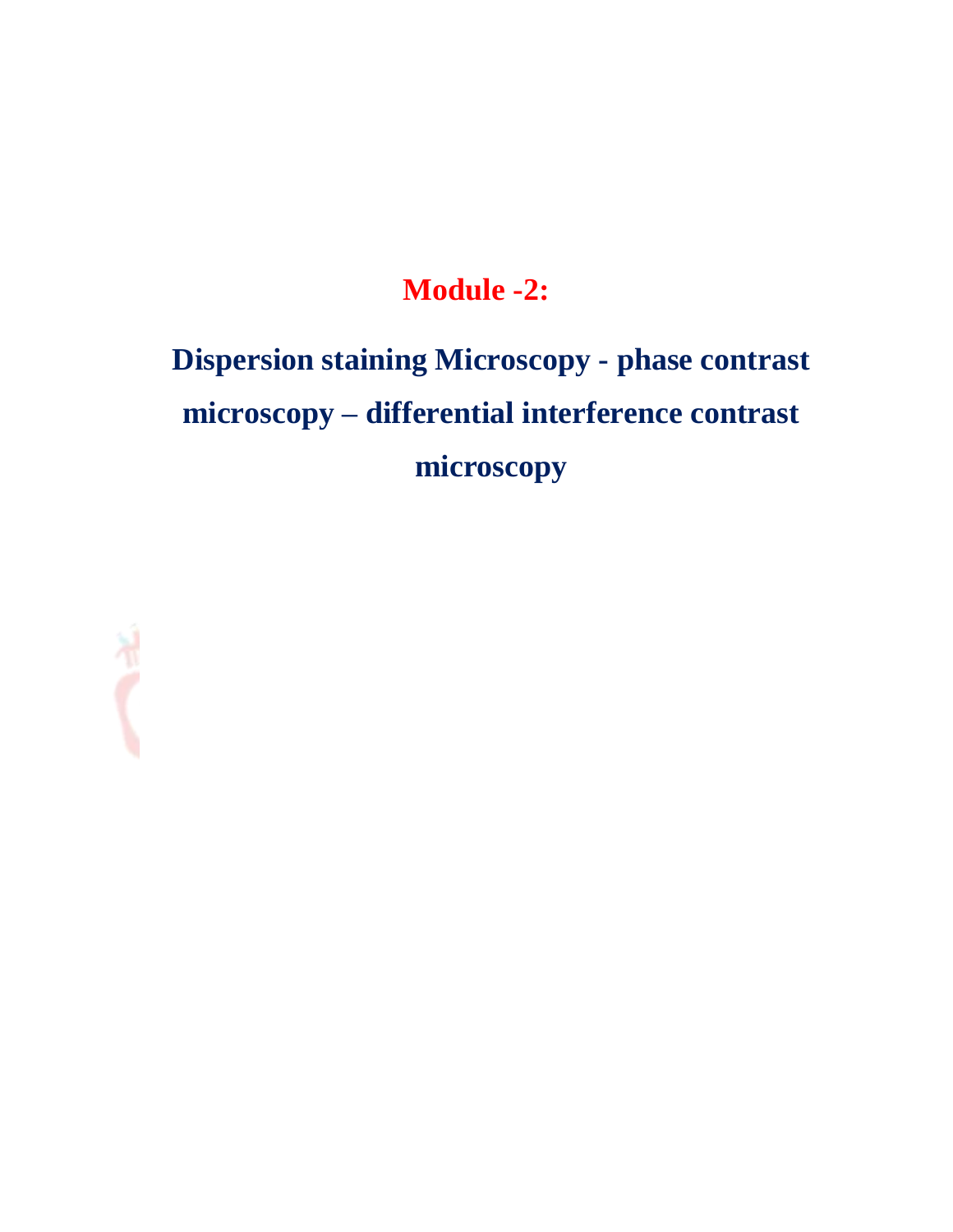#### **2.1.Dispersion Staining Microscopy**

All liquid and solid materials experience change in optical properties with variation in the wavelength of the light employed to measure them. This variation in properties as a function of wavelength is called the dispersion of the optical properties. The dispersion curve is obtained by plotting optical property of interest as a function of the wavelength at which it is measured. This technique can also be employed for identification or characterization of unknown materials.

In light microscopy, dispersion staining is an important tool based on the variations in dispersion curve of an unknown material with respect to a reference material. The dispersion curve of the reference or standard material is compared with that of the sample under investigation. The dispersion curve changes because of the refractive index of the investigating material. These variations manifest themselves as colors when the two dispersion plots intersect for some visible wavelength. It is an optical staining method which does not require any stain or dye for producing colors. The most popular application of this technique is for confirming the presence of asbestos in construction materials.

Dispersion staining can be achieved via five basic optical configurations of the microscope:

- 1. Colored Becke` Line (Maschke, 1872; Wright, 1911)
- 2. Oblique Illumination (Wright, 1911)
- 3. Darkfield (Crossmon, 1948)
- 4. Phase Contrast (Crossmon, 1949)
- 5. Objective Stop (Cherkasov, 1958)

All the configurations listed above offer some advantages and disadvantages of their own. (1) & (2) were proposed for the first time by F.E. Wright in 1911, in United States, and were based on the work of O. Maschke in Germany during 1870s.

**ACTIVES** 

Sample preparations steps are similar in all these techniques. These are summarized below:

- 1. An intimate contact must be established between the sample and the standard/known reference material, i.e., clean solid sample should be mounted in the reference liquid. Thus, there should be close contact of one mineral phase with the other, or a consistent liquid must contain reference material in solid form. Solid mounted in the reference liquid (or the mounting medium) is the most common type.
	- 2. For producing dispersion colors, both materials must have equal value of refractive indices over some wavelength range in visible region, and also, the dispersion curve for refractive indices must be very different for these materials.
	- 3. Great care must be taken while mounting the sample under the coverslip such that undesired optical effects can be minimized.

#### 2.1.2 **Exemplar Materials**:

#### **Class 1 Fiber evidence**:

Textile Fiber evidence is common trace evidence recovered at crime scenes. Fibers are used and may be found everywhere; therefore, fibers have a crucial role in crime investigation to link the suspect, crime scene and victim. When viewed with the microscope, many textile fibers look similar to each other. Traditionally, morphology and optical properties are used to differentiate textile fibers. Once the birefringent fibers have been identified to be present, microscope is adjusted for dispersion staining mode. The dispersion staining central stop objective is inserted and the color of scattered light is observed.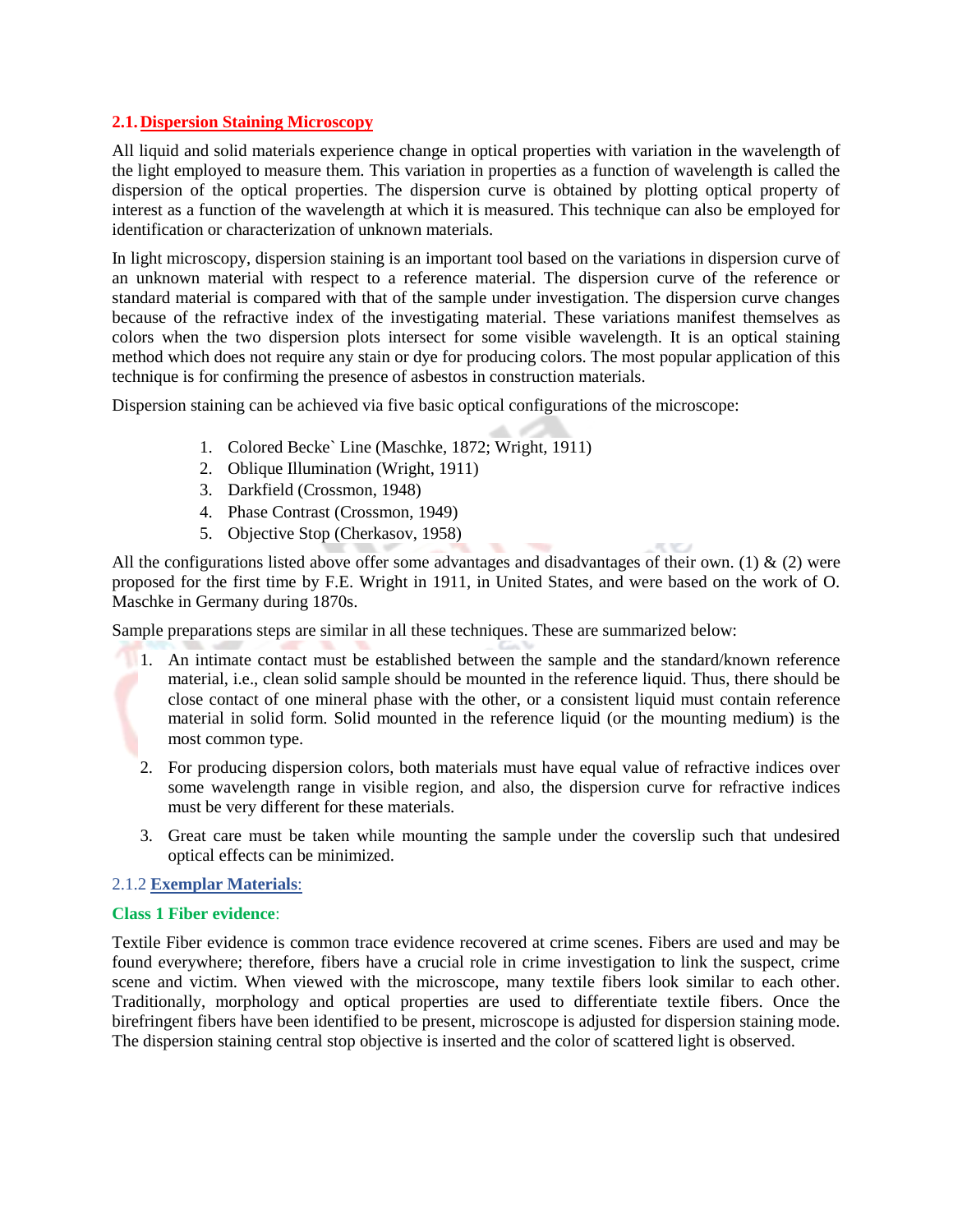#### **Class 2 Soil minerals**:

Forensic soil examination is well known and used because of its ability to match a perpetrator or victim to the crime location (Raymond &Tedrow, 1991). Soil evidence is valuable because there are an unlimited number of soil varieties and soil compositions change relatively quickly from each location, even if the separation is a short distance. The discriminating power of soil examination depends on the mineral components in soil. The purpose of the examination is to identify the minerals contained in a sample of soil from a certain location.

#### **Class 3 Illicit Drugs**:

In developing countries, identification of illicit drugs is one of the major problems where the drug analysis must be efficient and inexpensive. Drug detection is a major problem in a provincial area due to the limited budget and personnel. With the high number of cases related to illicit drugs, the analyst in a remote laboratory needs to have a method that can detect and analyzed drugs rapidly and reliably.

#### **2.1.3. Application of Dispersion Staining Microscopy**

The applications of dispersion staining technique are:

- 1. Differentiating the components present as mixture.
- 2. If the components in the mixture exhibit no distinguishable morphological features, and also possess very slight difference in the refractive indices, these components appear very similar via conventional microscopy techniques. Dispersion staining can be used to differentiate them by forcing them to assume different colors.

**CONTRACTOR** 

**COV** 

#### **2.2.Phase Contrast Optical Microscopy**

When light traverses through a medium, its amplitude and phase change due to interactions with the medium. These changes depend upon the properties of the traversing medium. Scattering and absorption of light results in change in amplitude, which depends on wavelength and it gives rise to colors. On the contrary, phase changes are imperceptible without having special arrangements made on the condition required. Phase-contrast microscopy is an optical-microscopy technique which works on the principle of converting phase shifts in light to variations in the brightness of the image. In this way, the invisible phase shifts become visible when observed as brightness changes. This technique is most suitable for transparent specimens.

**SALES TOP** 

 $\sim$ 

One of the most benefited application of phase-contrast microscopy is biology, where it can be used to image several cellular structures which are not observable via simple bright-field microscopy. For visualizing these structures, researchers often tried to stain them, which involved sometimes elaborate sample preparation steps, often damaging cells. Phase-contrast microscopy has allowed studying cells in their natural states.

#### **2.2.1. Working Principle-**

Phase-contrast microscopy separates incident light of the source from the specimen scattered light, and manipulates the two differently.

Condenser annulus focuses the incident light onto the sample resulting in scattering of some light by the sample while the remaining light, left unaffected, forms the background light. The scattered light is very weak in case of unstained biological samples, and is phase shifted by −90° with respect to the background light.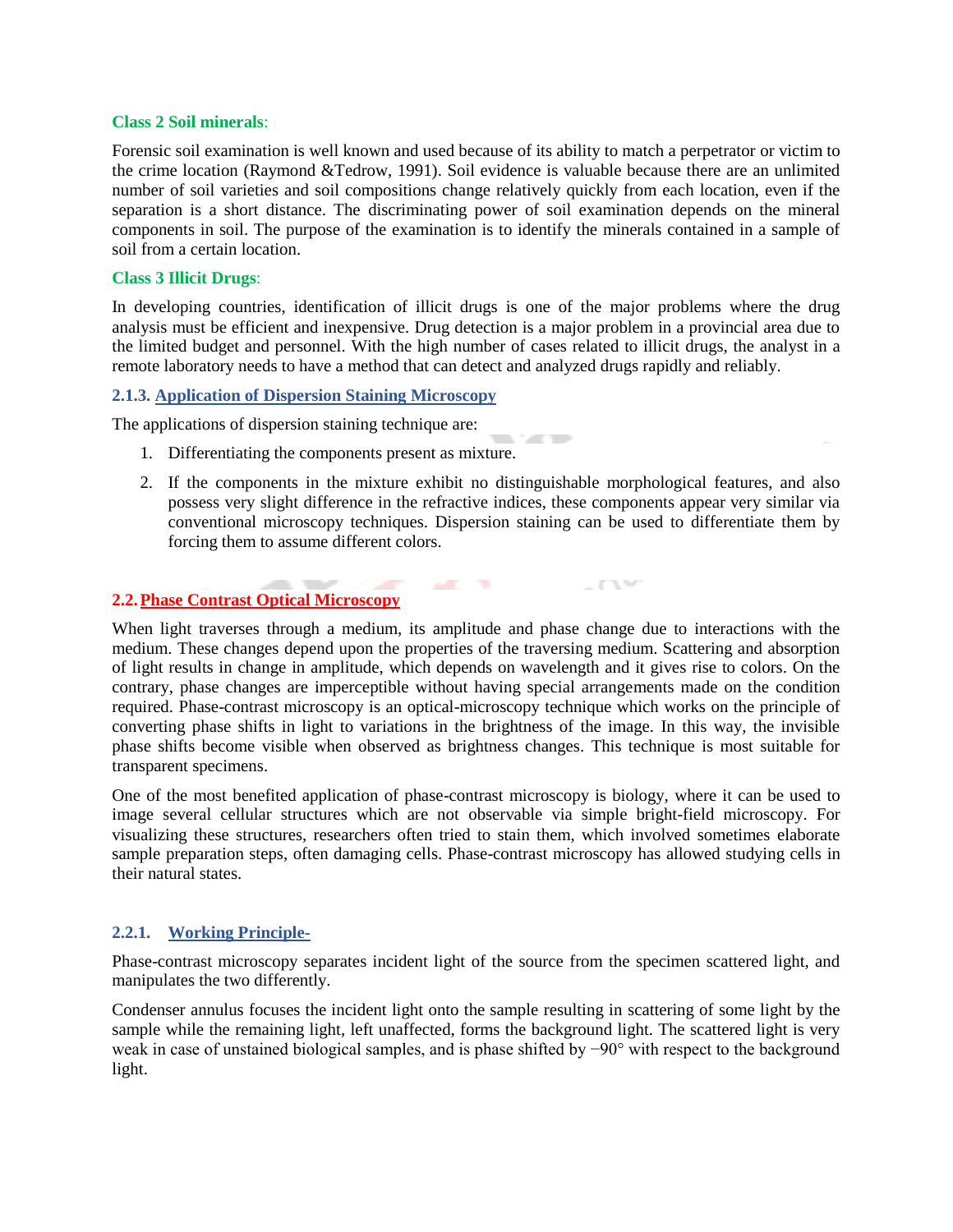Image contrast can be enhanced either by creating constructive interference between scattered and background lights; or by reducing background light reaching the image plane.



**Figure 1 Phase Contrast Optical Microscopy.**

The background light is phase shifted by  $+90^{\circ}$ , making it 180° out of phase, with respect to the scattered light. Images with a lighter background and a darker foreground are formed by subtracting scattered light from the background light.

#### **2.2.2. Advantages-**

- The ability to examine living cells in their natural state can give more information than other microscopy techniques where the specimens are killed, fixed or stained in order to investigate.
- This technique provides high-contrast and high-resolution images.
- Standard technique to study and interpret thin samples.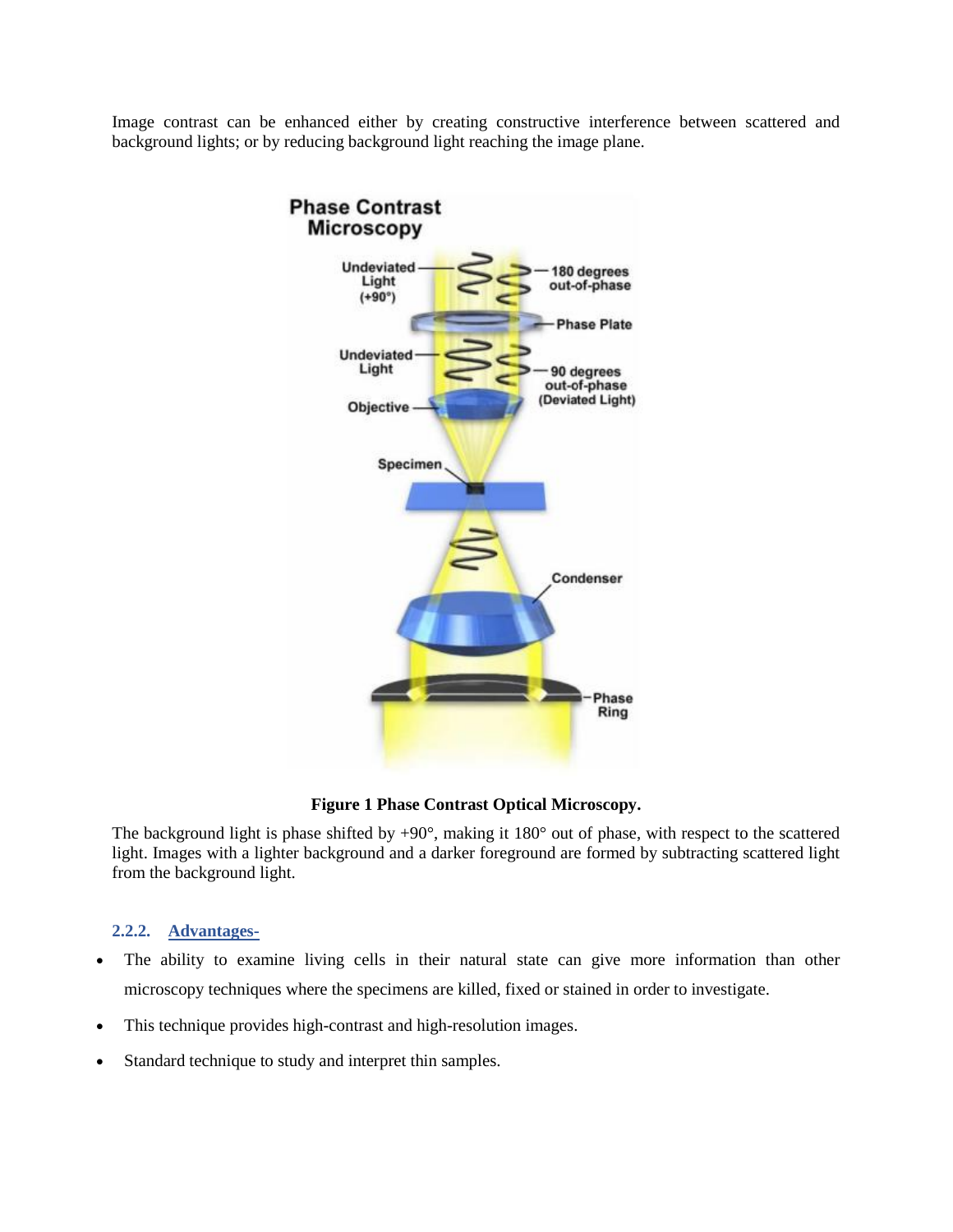Present phase contrast microscopes are integrated with CCD or CMOS and can therefore, capture photo and video images.

#### **2.2.3. Disadvantages-**

- Rings limit the aperture, thereby decreasing the resolution.
- Thick organisms and particles cannot be studied as they appear distorted.
- Images appear grey or green depending on whether white or green light is used for illumination. This leads to poor imaging.

and are seen as

 $\sim$   $\sim$ 

 $- - -$ **ALCOHOL: ALCOHOL:** 

Bright areas generally surround the images resulting in 'Halo effect'.

#### **2.1.1. Applications-**

This technique is used in biological and medical research, such as cytology and histology. It can be employed to study living cells, tissues, and microorganisms which remain transparent in bright field illumination.

Investigations involving crystallography, mineralogy, and polymer morphology can also be carried out by phase contrast technique. Colorless micro crystals, powders, particulate solids, and crystalline polymers, with slightly different refractive index from that of the surrounding immersion liquid, can be readily detected by this technique.

and the same of the same of the same  $\sim$  3  $~$  0%  $~\mu$   $_{\odot}$ 

#### **2.2.Differential Interference Contrast Microscopy**

Differential interference contrast (or DIC) microscopy is employed to enhance contrast in transparent and unstained specimens. The principle of interferometer is used in DIC to obtain information of the optical path length of a specimen and its invisible characteristics. This is also termed as Nomarski Interference contrast microscopy after its discoverer Georges Nomarski in 1952.

A polarized light source is divided into two orthogonally polarized mutually coherent parts which are spatially displaced (sheared) at the sample plane, and recombined before observation. The interference of the two parts at recombination is influenced by the optical path difference (i.e. the product of [refractive](https://en.wikipedia.org/wiki/Refractive_index)  [index](https://en.wikipedia.org/wiki/Refractive_index) and geometric path length) between them. By adding an adjustable offset phase to determine the interference at zero optical path difference in the sample, the contrast is proportional to the path length gradient along the shear direction, giving the appearance of a 3D physical relief corresponding to the variation of optical density of the sample, emphasizing lines and edges though not providing a topographically accurate image.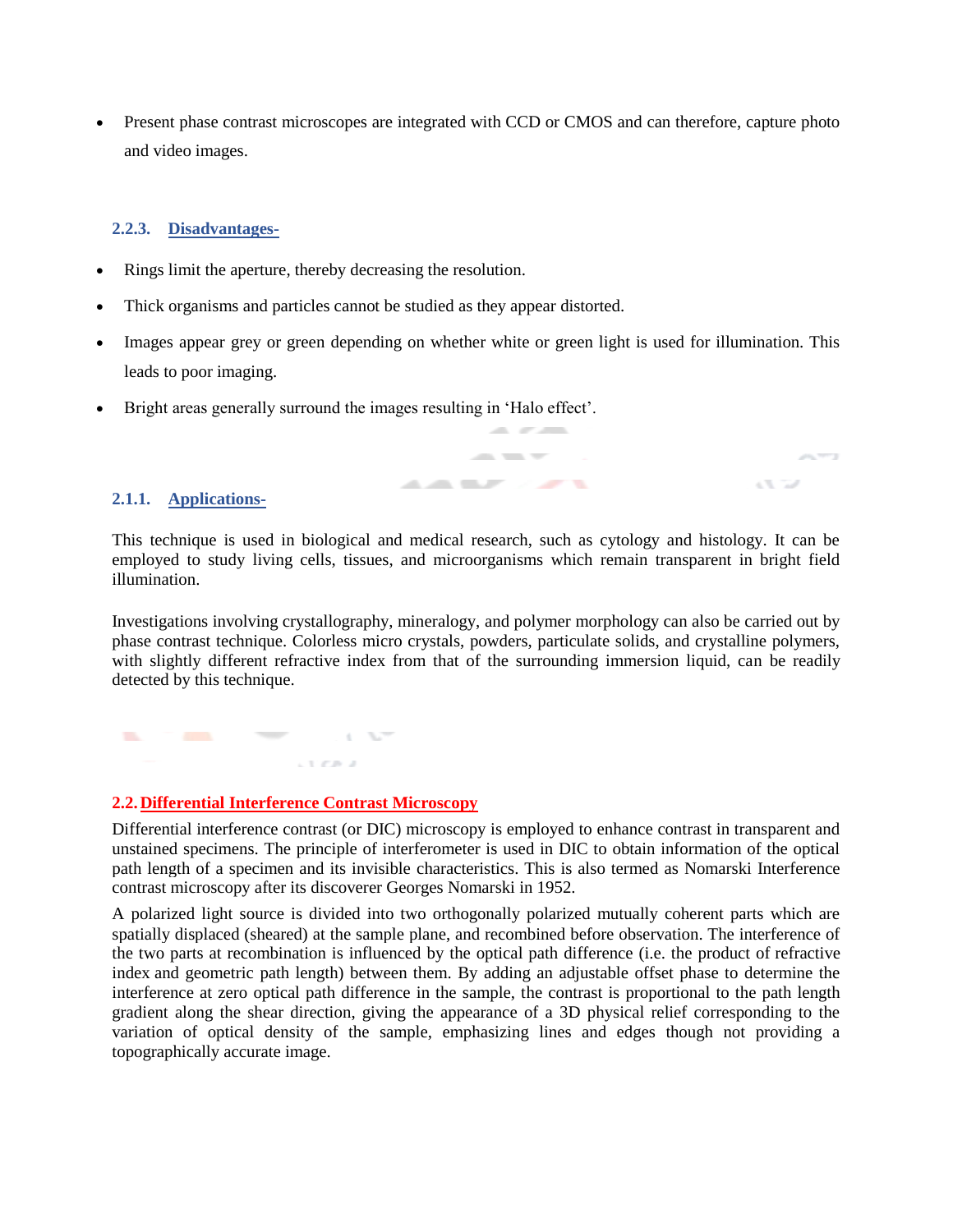

#### **Figure 2 Schematic illustration of microscope configuration for differential interference contrast.**

#### **2.3.1 The Light Path-**

1. Unpolarized light enters through [microscope](https://en.wikipedia.org/wiki/Microscope) and is polarized at an angle of 45°.In this type of microscopy, generally polarized light is used.

2. The polarized light then passed through the first Wollaston prism which divides the light into two rays i.e. the sample rays and the reference rays. Both the rays are polarized at 90˚.

3. Condenser focuses both the rays onto the sample so that they pass via two adjacent points  $\sim 0.2 \mu m$ apart) in the specimen

4. The rays traverse through adjacent areas of the specimen with a separation similar to the resolution of the microscope. Different optical lengths are experienced by these rays because the of difference in refractive index, as refractive index gradients are different for different areas of the sample.

5. The rays are then passed through the [objective lens.](https://en.wikipedia.org/wiki/Objective_lens)

6. The second two layered modified Wollaston prism focuses the rays.

7. Second prism recombines the two rays into one 135° polarized ray resulting in interference patterns, brightening or darkening of image according to the optical path difference experienced by the rays.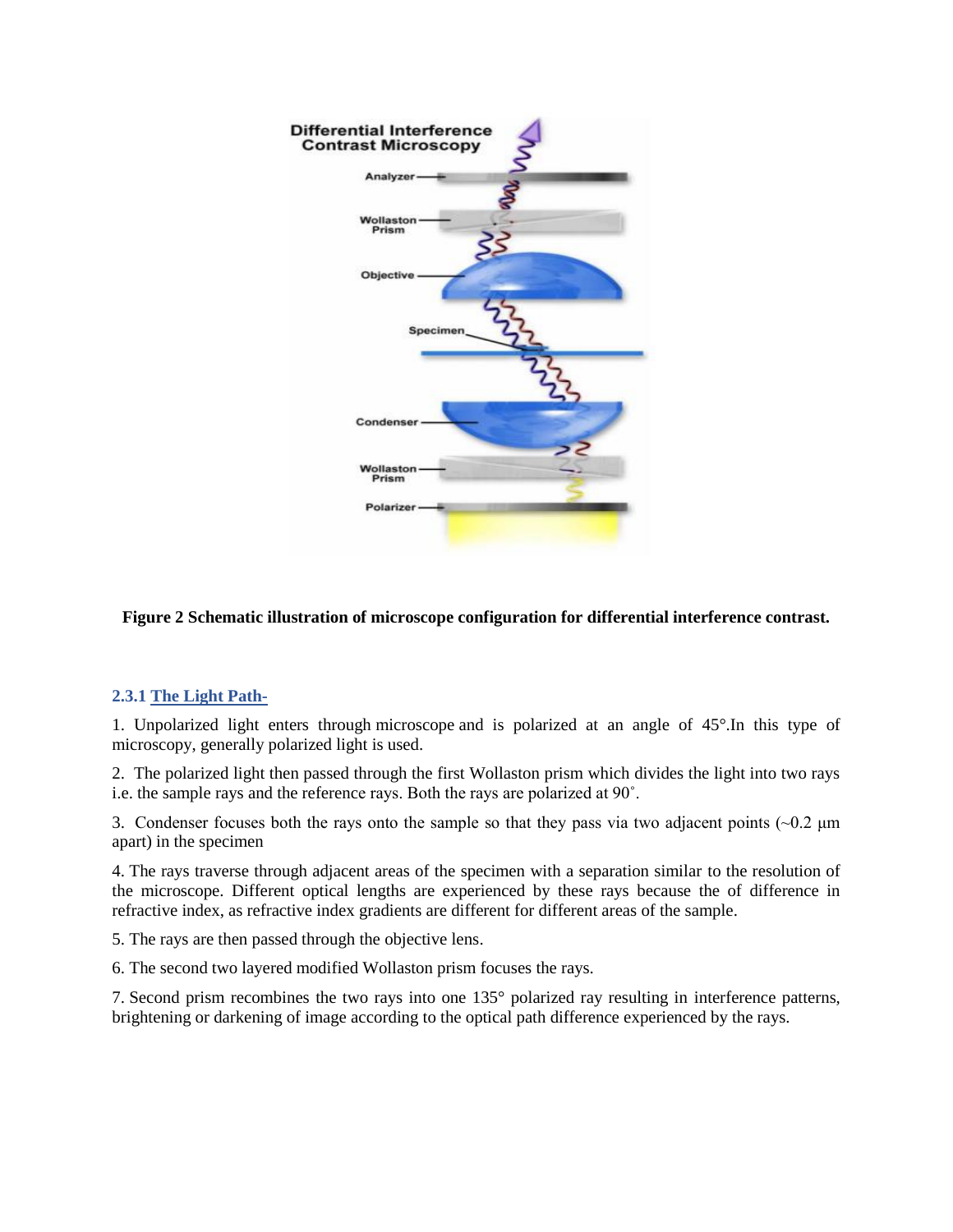#### **2.3.2. Working-**

In this type of interference contrast microscopy, contrast is obtained by visual display of the gradients in refractive indices of various areas of the sample. The process starts with light from the source passing via a polarizing filter. Polarizing filter is located between the light source and the condenser. A double layer modified Wollaston prism splits the beam into two parts, spatially separated by a distance similar to resolution of the objective lens. One beam is directed to the sample while the other passes via background. These beams are then again recombined by another Wollaston prism positioned above the objective lens.

#### **2.3.3. Advantages-**

An advantage of DIC is that sample appears bright with a dark background. The technique has the advantage of using full width condenser with aperture setting, whereas the original slit condenser produced a thin vertical beam of light, thereby limiting the amount of light focused on the sample surface. The full condenser compensates for the phase differences of the emitted light resulting in a brighter image. Better resolution and high definition images can be obtained by combining this technique with<br>digital imaging systems.<br>
The property of the condition of the condition is the combining this technique with<br>
The proper digital imaging systems.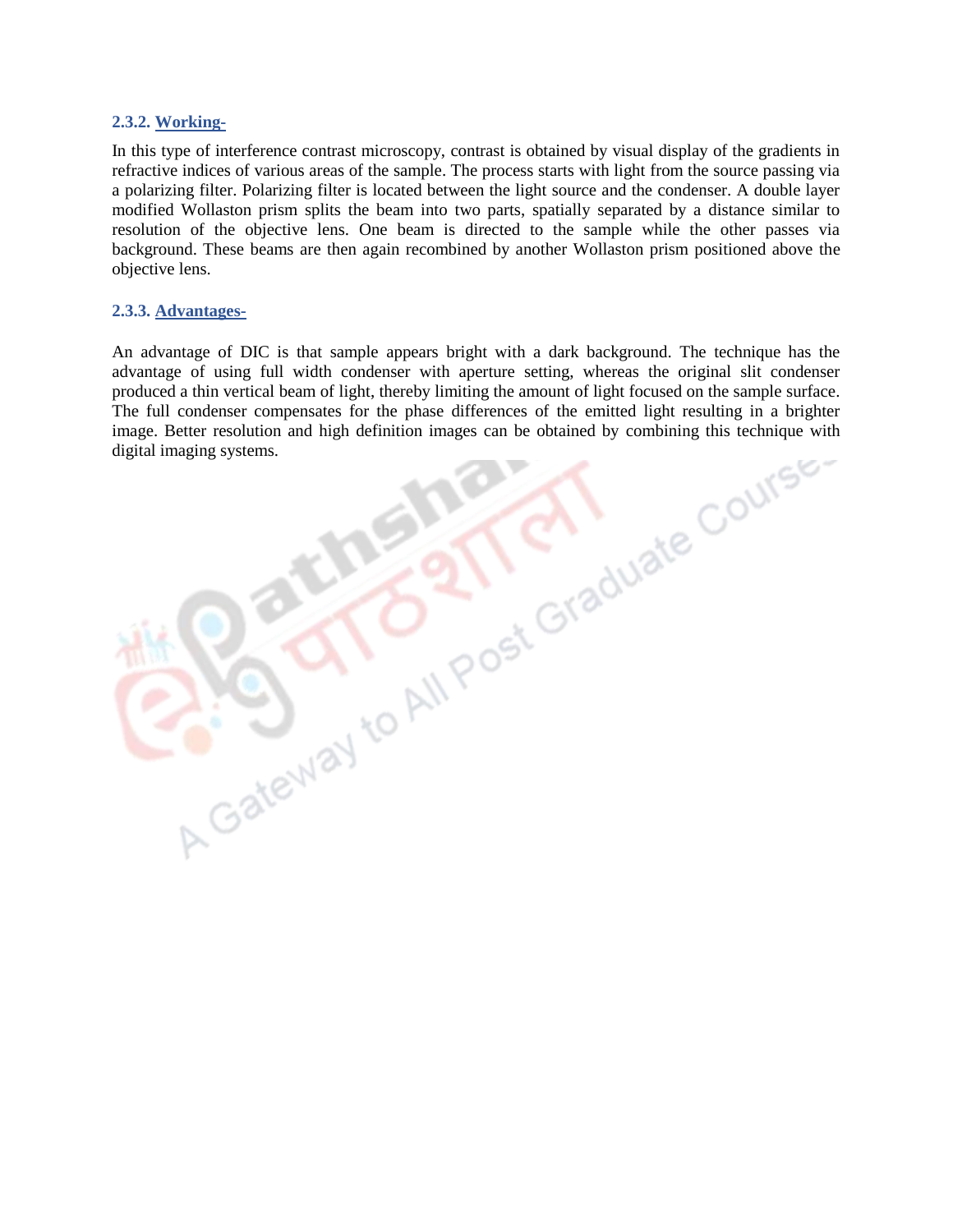#### **Do you know?**

 **Dispersion staining Microscopy:The first paper documenting dispersion effects seen through the microscope was written in 1872 by O. Maschke in Germany. This paper discussed the occurrence of colored Becke` lines when a particle was in a liquid of matching**  refractive index. Prior to this paper these colors were thought to be the result of the microscope lenses (chromatic aberration) and not the result of the slide mounted subject and the medium in which it was **and the slide thought to be the result of the microscope lenses (chromatic aberration) and not the result of the slide mounted subject and the medium in which it was mounted.**

### **Phase contrast microscopy**

**Frits Zernike**, a Dutch physicist and mathematician, built the first phase contrast microscope in 1938.

 $\triangleright$  It took some time before the scientific community recognized the potential of Zernike's discovery; he won the Nobel Prize in 1953 and the German-based company Zeiss began manufacturing his phase contrast microscope during World War II.